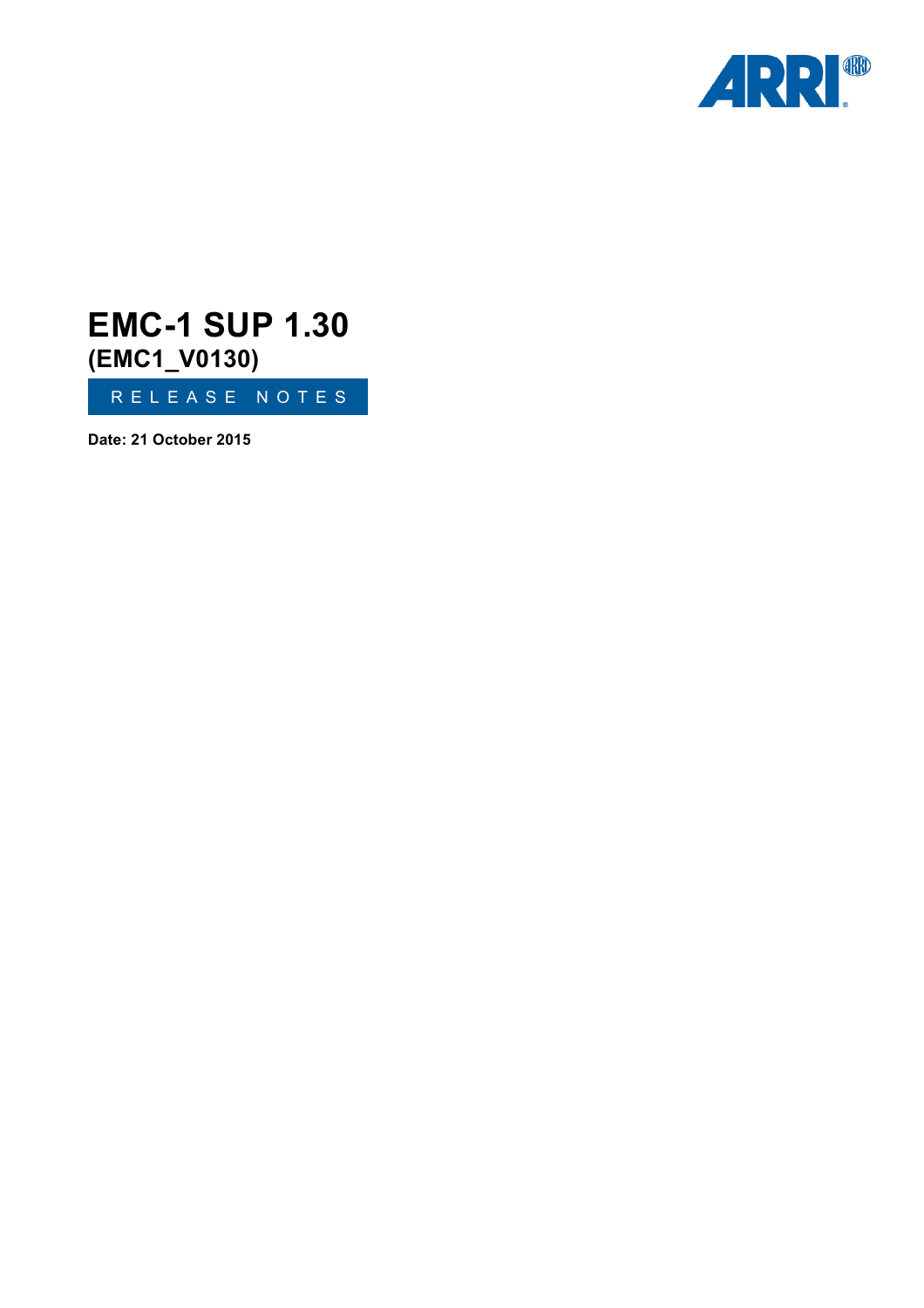# **Table of Contents**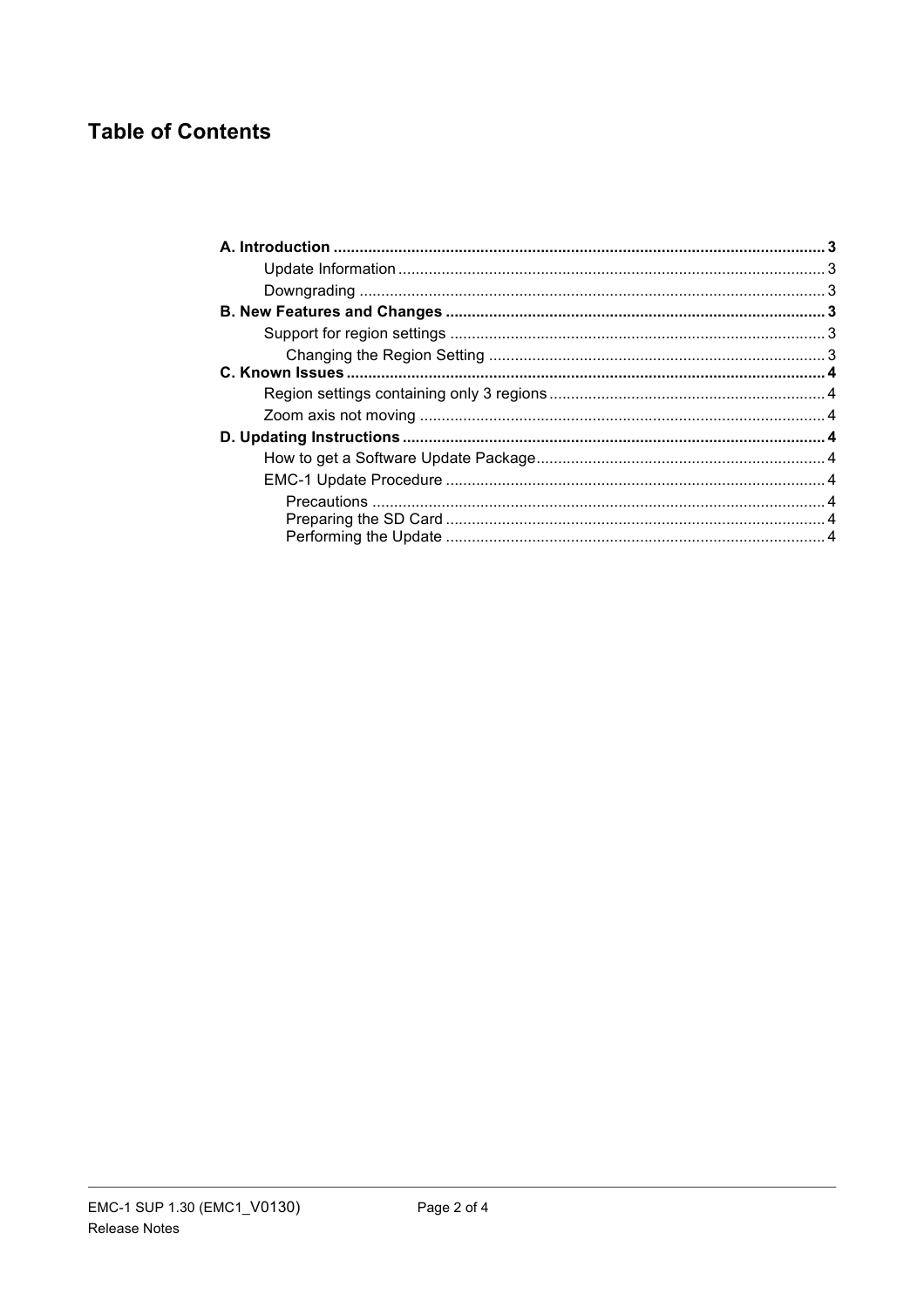# **A. Introduction**

Dear Customers,

We are proud to announce the release of Software Update Packet (SUP) 1.30 for the ENG Motor Controller EMC-1. This SUP adds support for region settings to the EMC-1 (only available with EMIP300 radio module).

### **Update Information**

We highly recommend updating the EMC-1 to this software update package.

### **Downgrading**

It is **not** possible to revert back to a previous release version.

**Warning: EMC-1 software before SUP 1.30 (EMC1\_V0130) should no longer be used and may cause the EMC-1 to malfunction and become inaccessible. If that happens, the EMC-1 can only be made accessible with the support of an ARRI Service Center.**

### **B. New Features and Changes**

### **Support for region settings**

SUP 1.29 allows setting the radio output power according to regions<sup>1</sup>. This function is only available with EMC-1 devices containing the EMIP300 type radio module (ARRI white coded radio module with the latest generation chipset). Please check transceiver ID for the installed radio module labeled on the back of the EMC-1 device.

#### **Changing the Region Setting**

To change the region setting, proceed as follows:

- 1. Go to MENU > SYSTEM INFO > RADIO > REGION.
- 2. Use the UP and DOWN buttons to select the region you are in.

Select WORLD $2$  if your specific region is not listed.

3. Press the SELECT button to activate the new region setting.

### **IMPORTANT NOTICE:**

It might not be legal to operate ENG Motor Controller EMC-1 in a country/region other than the country/region selected in the EMC-1 region menu. Please set the region to WORLD if your country is not listed. Switch radio off and use the device in hardwired mode if you are not sure of the correct region setting.

<sup>&</sup>lt;sup>1</sup> All available region settings comply with Part 15 of the FCC rules.<br><sup>2</sup> The WORLD setting provides a radio output power of 10 dBm and complies with Part 15 of the FCC rules. Please make sure that this complies with the local radio laws.